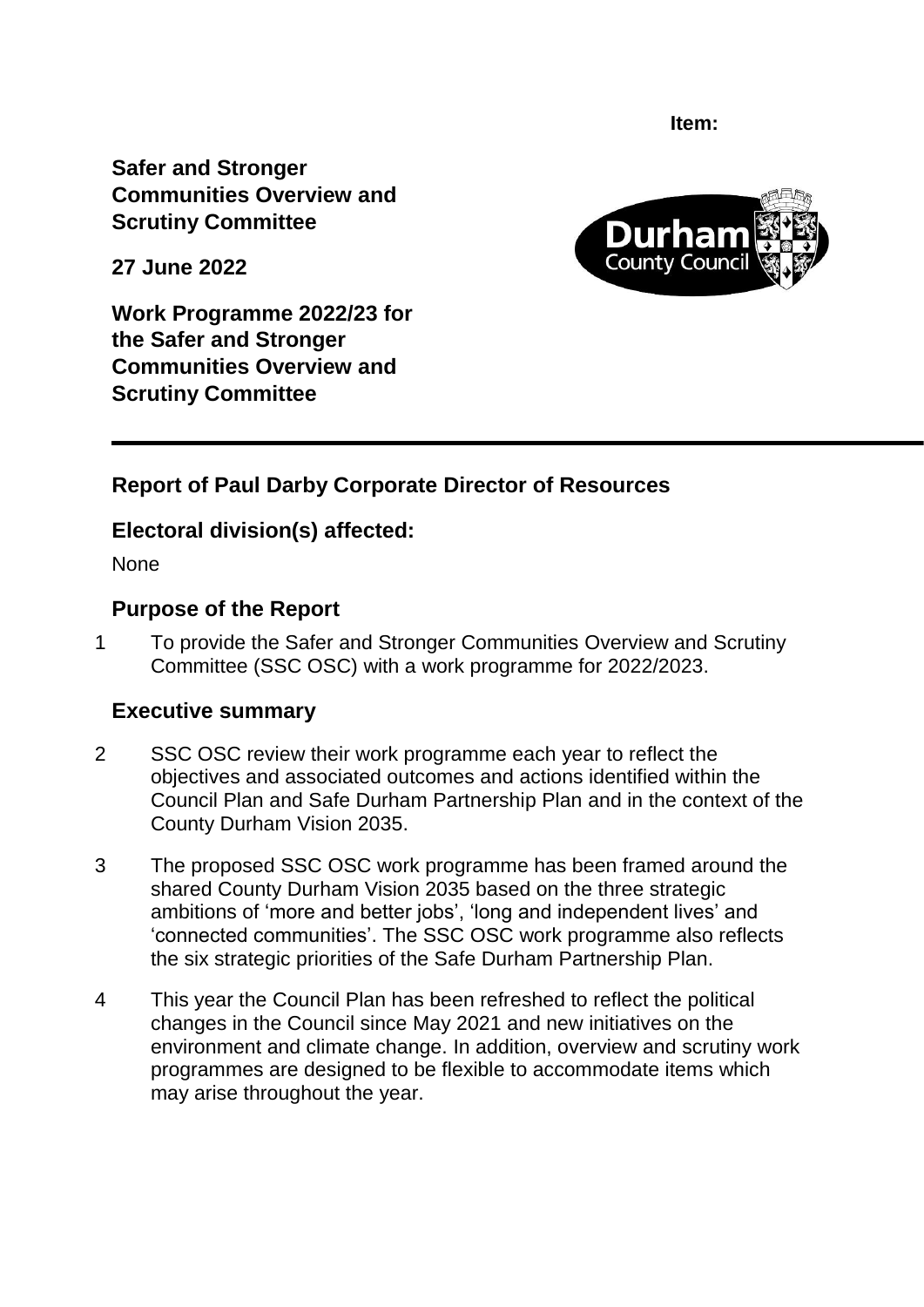# **Recommendations**

- 5 SSC OSC is recommended to:
	- a) Receive and comment on the proposed SSC OSC work programme for 2022/23
	- b) Agree the SSC OSC work programme for 2022/2023 and the flexibility it offers to respond to emerging issues.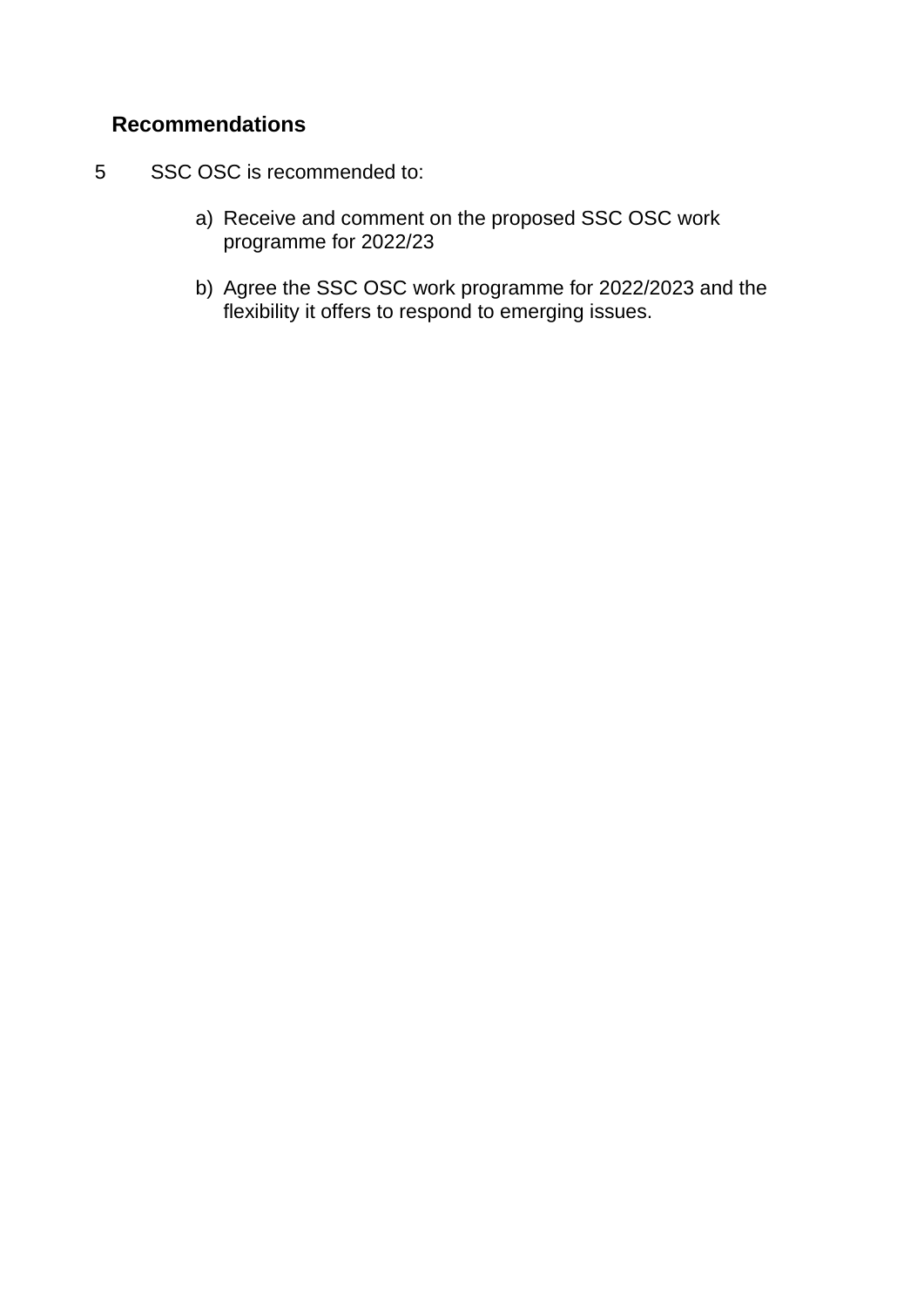# **Background**

- 6 SSC OSC has a focus on community safety and service improvement and this will continue in 2022/23. The Committee will also contribute to policy development where it can add value and insight.
- 7 The current overview and scrutiny committees work programmes are informed by:
	- Council Plan
	- Cabinet's Notice of Key Decisions
	- County Durham Vision for 2035
	- Partnership plans and strategies
	- Performance and budgetary control data
	- Changes in government legislation
	- Local priorities
- 8 The County Durham Partnership agreed a Vision for County Durham 2035 which sets out our strategic direction and what we would like to achieve by this date. The Vision was developed with partner organisations and the public and is structured around three broad ambitions for the people of County Durham.
	- More and better jobs
	- People live long and independent lives
	- Communities are well connected and supportive of each other
- 9 Each ambition contains a number of objectives together with some council specific objectives. Following the refresh of the Council Plan in April 2022, it is now structured around five objectives which capture the three ambitions:
	- Our Economy
	- Our People
	- Our Communities
	- Our Environment
	- Our Council

**Council Plan 2022 - 2026**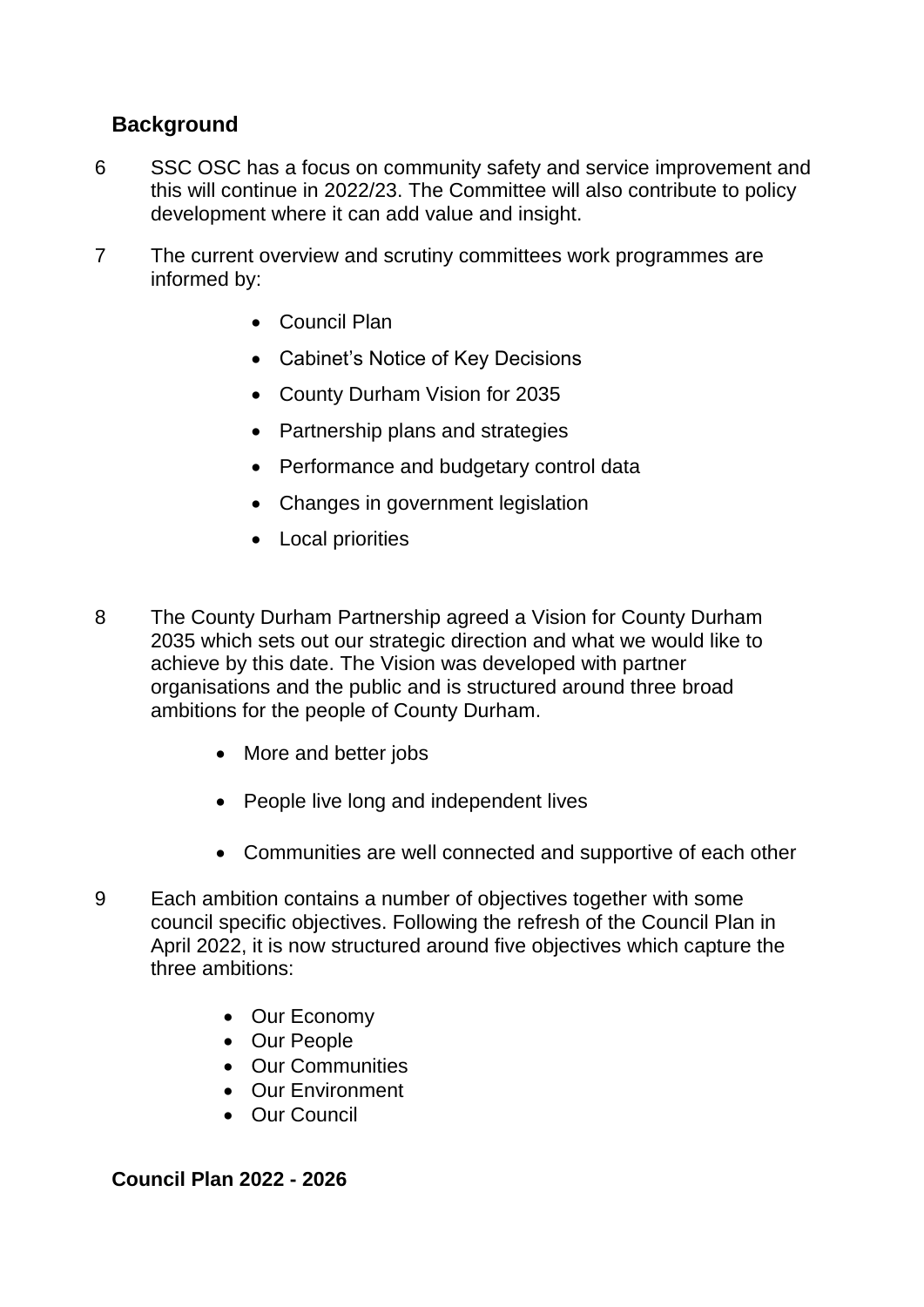- 10 The Council Plan is the primary corporate planning document for the county council. It details Durham County Council's contribution towards achieving the objectives set out in the Vision for County Durham 2035 together with its own ambitious agenda. It provides a summary for members, partners and the public of our priorities for the county and the main programmes of work that we will undertake to help achieve these priorities. The Plan will now be refreshed each year to reflect the integration of corporate and financial planning.
- 11 Both the Vision for County Durham and the Council Plan are structured around the three ambitions which are mentioned above. An additional ambition of an excellent council has been developed for the Council Plan to capture the corporate initiatives that the council has identified and wants to undertake to transform its operations and enable achievement of the ambitions within the vision. Within this context, the ambition of Connected Communities is linked to the remit of the SSC OSC and includes the following:
	- a) Connected Communities
		- (i) All children and young people will have a safe childhood
		- (ii) Victims of crime will have access to the right level of support, with services available to address their needs
		- (iii) Our towns and villages will be vibrant, well used, clean, attractive and safe.
		- (iv) Communities will come together and support each other

## **Safer and Stronger Communities OSC**

- 12 In addition to providing a scrutiny role for activity of the council, SSC OSC is the designated Crime and Disorder Committee for the purposes of Part 3 of the Police and Justice Act 2006. The Committee is therefore responsible for scrutinising the work of the Safe Durham Partnership.
- 13 During 2021/2022, SSC OSC held six scheduled meetings, one special meeting and four informal sessions. Within this period the committee has provided responses to the Safe Durham Partnership Board following reports on anti-social behaviour, nuisance quads and off-road bikes, domestic abuse and arson. In addition, a formal response was provided to County Durham and Darlington Fire and Rescue Service's Community Risk Management Plan and the committee also considered quarterly performance reports and presentations and reports in relation to the following areas: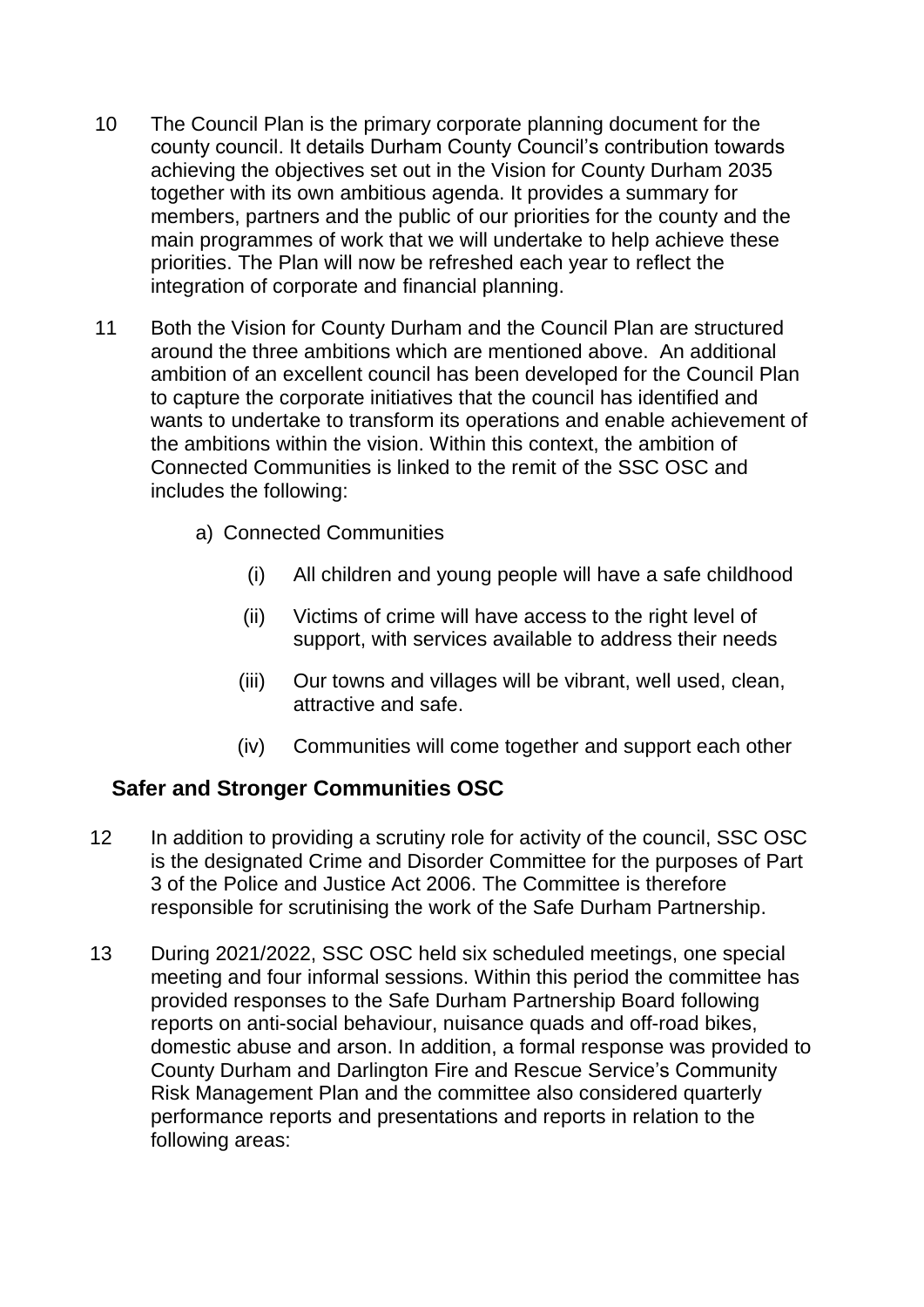- a) Overview activity
	- (i) Safe Durham Partnership Overview
	- (ii) County Durham Youth Justice Service
	- (iii) Open Water Safety
	- (iv) Alcohol and Drug Harm Reduction Group
	- (v) Arson and Deliberate Fire Setting
	- (vi) Domestic Abuse Act 2021 and whole system approach to domestic abuse
	- (vii) Nuisance motorbikes and quads Time Limited Action Plan
	- (viii) Community Protection Service
	- (ix) Public Protection Service
	- (x) Safer Cyber
	- (xi) Road Safety
	- (xii) Anti-Social Behaviour Strategic Group
	- (xiii) Counter Terrorism and Security Act 2015 Prevent Update
	- (xiv) Probation Service
	- (xv) Civil contingency planning and Storm Arwen review
- b) Consultation
	- (i) County Durham and Darlington Fire and Rescue Service's Community Risk Management Plan
- c) Informal Briefing Sessions
	- (i) Drug and Alcohol Recovery Services
	- (ii) Tackling Anti-Social Behaviour
	- (iii) Counter Terrorism Prevent Awareness
	- (iv) Closed-Circuit Television Cameras (CCTV)

## **Areas for Consideration in the SSC OSC Work Programme**

- 14 Paragraph 13 of this report identifies activity undertaken by the committee during 2021/22. The committee is asked to consider areas for further progress updates and review topics to be included in the work programme for 2022/2023 in light of the current Council Plan, Safe Durham Partnership Plan and the Vision for County Durham 2035.
- 15 At its meeting on 21 April 2022, the committee were informed of the development of a Safe Durham Partnership ASB Strategy. Throughout 2021/22, ASB has been a topic of interest to the committee and it is suggested that undertaking focussed activity on development of the ASB strategy may be an area for members to consider. The aim of this work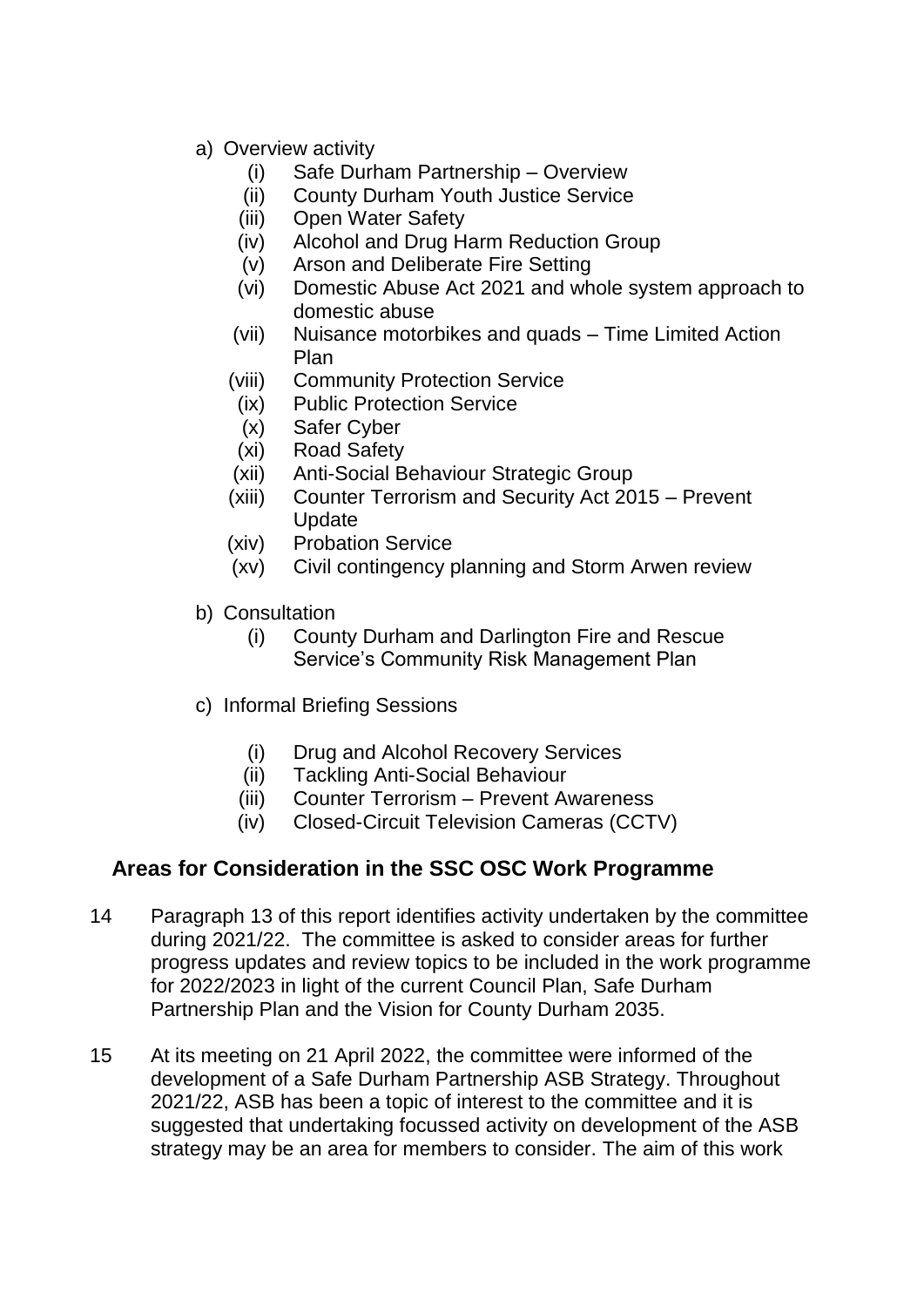would be to provide both challenge and a contribution to development of the ASB strategy.

16 Within this context, Members of the SSC OSC are asked to agree the proposed work programme for 2022/23 that is attached at appendix two. The work programme is very comprehensive drawing on topical areas across the remit of the committee and it should be noted that it is also flexible to accommodate emerging issues throughout the municipal year.

## **Main implications**

#### *Crime and Disorder*

17 Information with this report aims to contribute to activity to reducing crime and disorder within the county.

## **Conclusion**

18 The work programme report identifies areas of work that fall within the remit of SSC OSC.

#### **Background papers**

- [Council Plan 2020 -](http://www.durham.gov.uk/media/34954/Durham-County-Council-Plan-2020-23/pdf/DurhamCountyCouncilPlan2020To23.pdf?m=637497561229730000) 2023
- [A Vision for County Durham 2035](A%20Vision%20for%20County%20Durham%202035)
- [Safe Durham Partnership Plan 2021-25](Safe%20Durham%20Partnership%20Plan%202021-25)

| <b>Contact:</b> | <b>Stephen Gwillym</b> | Tel: 03000 268140 |
|-----------------|------------------------|-------------------|
|                 | Jonathan Slee          | Tel: 03000 268142 |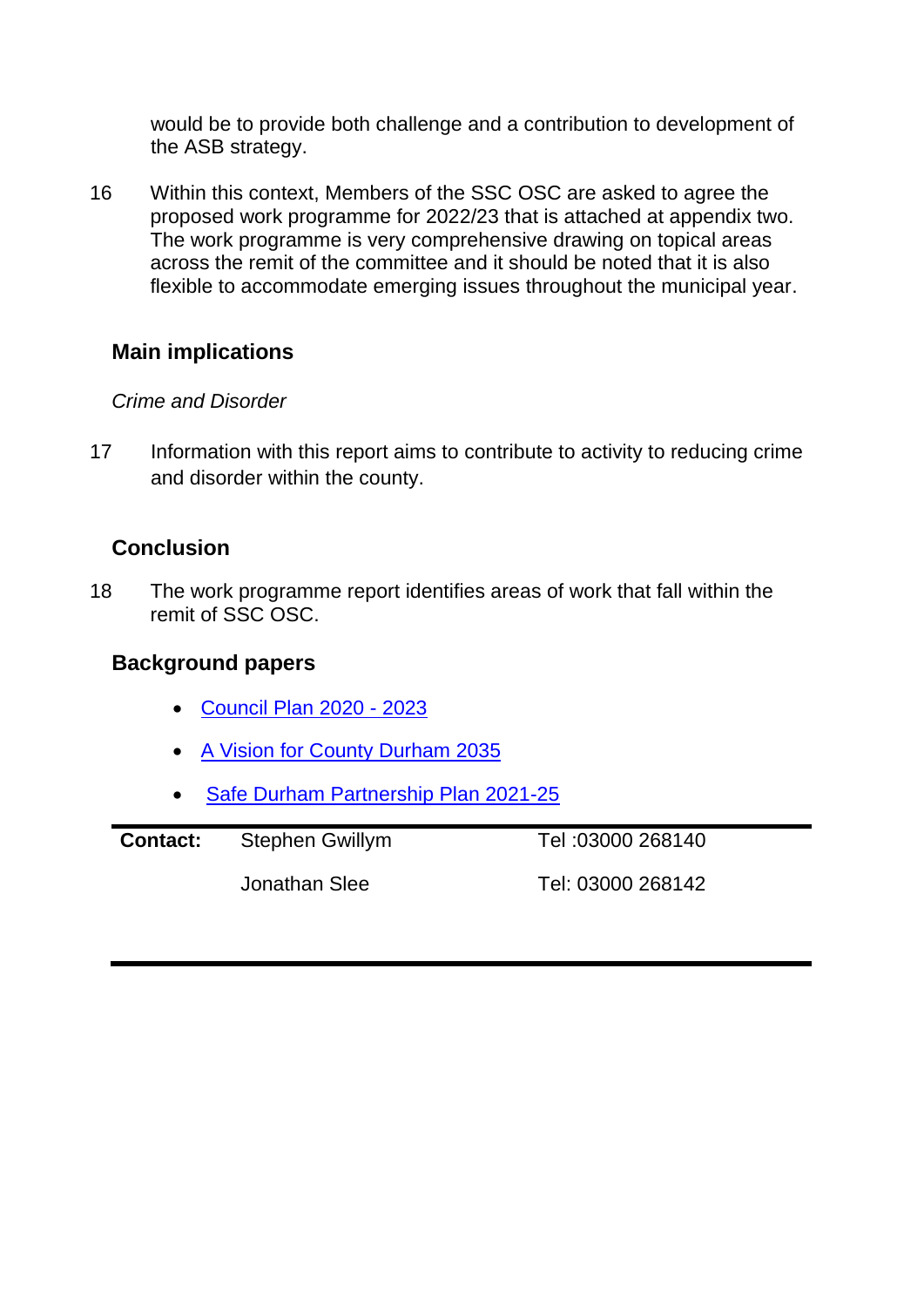# **Appendix 1: Implications**

## **Legal Implications**

None

#### **Finance**

None

## **Consultation**

None

# **Equality and Diversity / Public Sector Equality Duty**

None

## **Climate Change**

None

## **Human Rights**

None

## **Crime and Disorder**

Information with this report aims to contribute to activity to reducing crime and disorder within County Durham.

## **Staffing**

None

## **Accommodation**

None

#### **Risk**

The Overview and Scrutiny work programme is an important element of the Council's governance and risk management arrangements.

#### **Procurement**

None